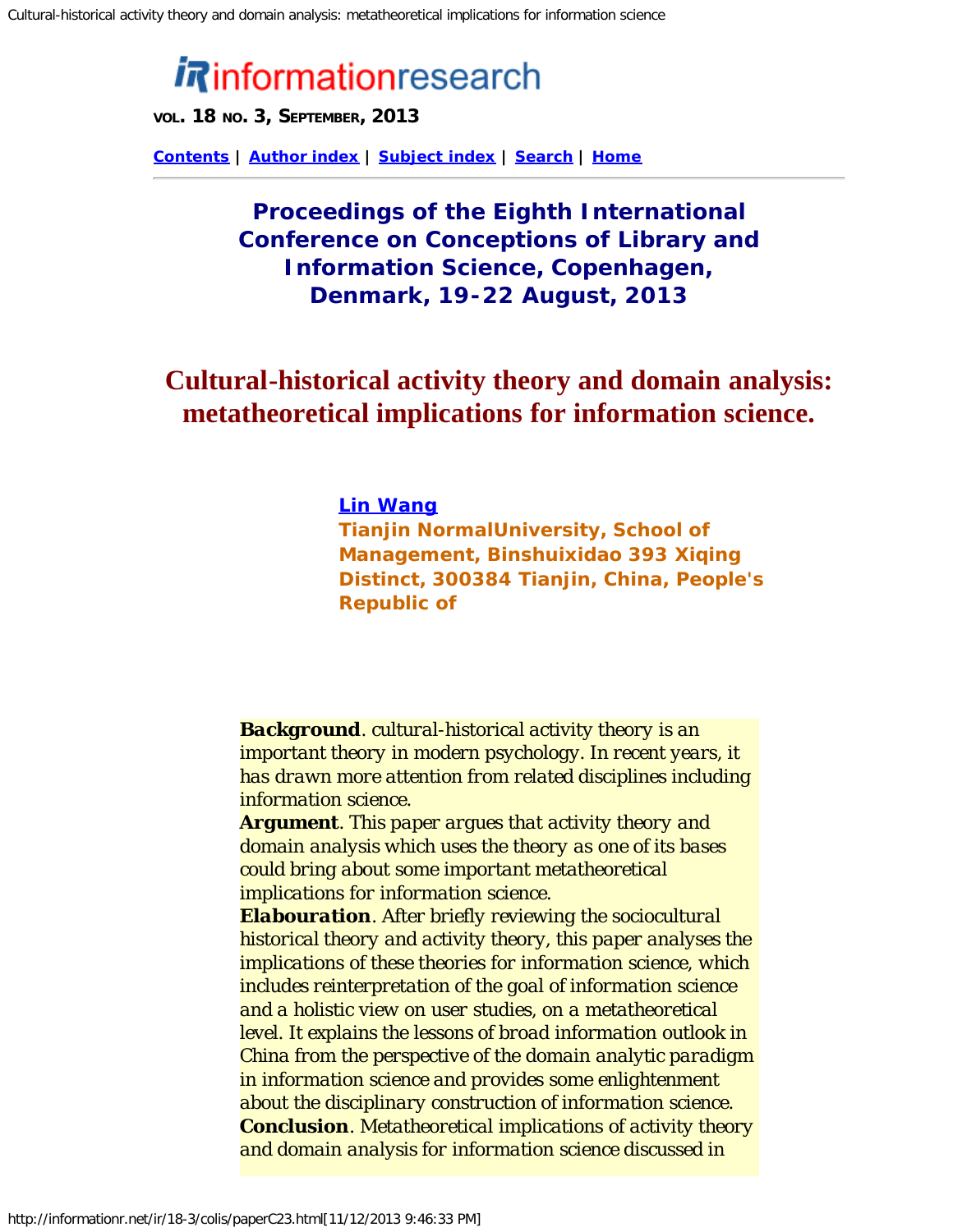*this paper can provide guidelines for theory construction of information science. Domain analytic paradigm and its related theories in other disciplines are the most appropriate and fruitful orientation of information science at present and in the future.*

change font

# **Introduction**

Recently domain analysis, which was put forward by Hjørland and Albrechtsen in 1995, has become an important paradigm in information science. One of its main theoretical sources is the cultural-historical activity theory whose academic representatives are Vygotsky and Leontiev, among others (Higrland and [Albrechtsen, 1995; Hjørland, 1997](#page-16-0)). The importance of Vygotsky's socioculturalhistorical theory and Leontiev's activity theory is increasingly recognized by information science scholars (e.g., [Albrechtsen et al., 2001; Bødker, 1991](#page-16-0); [Meyers,](#page-16-0) [2007;](#page-16-0) [Spasser, 1999, 2002;](#page-16-0) [Widén-Wulff and Davenport, 2007;](#page-16-0) [Wilson, 2008\)](#page-16-1). It is sometimes put forward using other labels such as sociocultural theory (e.g., [Sundin and Johannisson, 2005\)](#page-16-0). It is my opinion that both actvity theory and domain analysis play crucial roles and have fundamental implications for information science at the metatheoretical level. This paper explores and elucidates some kinds of metatheoretical implications actvity theory and domain analysis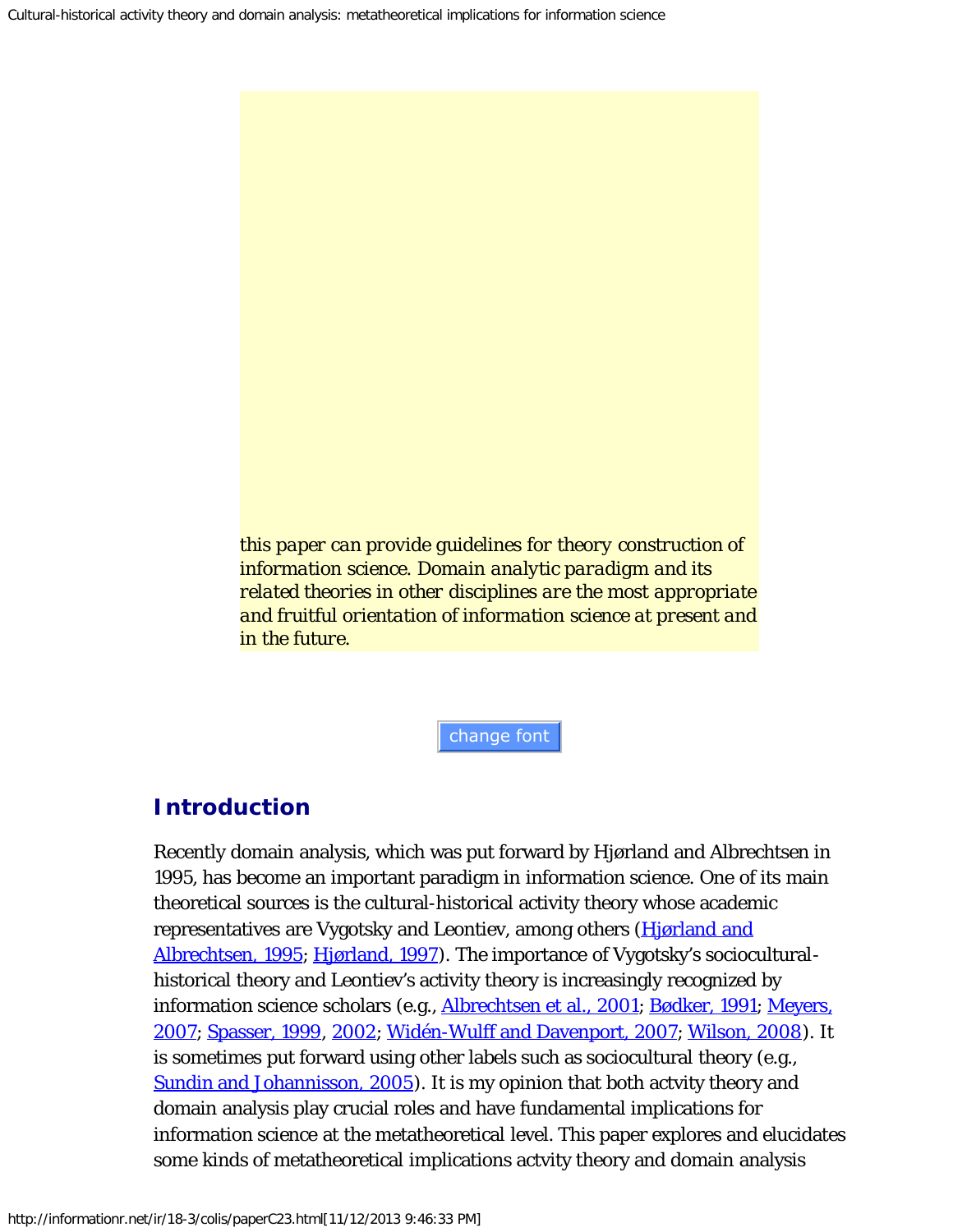bring about after briefly reviewing Vygotsky and Leontiev's theories.

## **Vygotsky's sociocultural-historical theory**

## **Brief review**

Vygotsky 1896-1934 was a famous psychologist in the former Soviet Union and also the founder of the sociocultural-historical school. As an outstanding psychology theorist in 20th century, Vygotsky transformed classical psychology. By using historism as the foundation of psychology, he founded the social-cultural origin theory of higher mental function, *sociocultural-historical theory* and was one of the classics of modern psychology ([Gong, 1997; Wang, 2002](#page-16-0)). He has been also named *Mozart of psychology* [\(Toulmin, 1978](#page-16-0)).

According to Vygotsky, psychological functions can be divided into two types: lower mental functions and higher mental functions. The latter have characteristics that are totally different from the former and are the most essential forms of human psychology ( $\overline{Du}$  and  $\overline{Gao}$ , 2004). The origin of higher mental functions is not in an individual organism but outside of it, and can only be found in social life and interpersonal interaction. It is the product of social, historical development and is restricted by social rules. From the point of individual development, it is generated and developed in the process of social interaction activities [\(Gong,](#page-16-0) [1985\)](#page-16-0). That is to say, the human-specific psychological function is not generated internally but from people's collabourative activities and interactions. Human's structure of psychological process must be formed initially in people's external activities and then transferred to the internal and becomes the internal structure of psychological process ([Gao, 1999](#page-16-0)). The primary characteristic of humanity is "sociality", and all of the higher mental functions of humanity are derived from social interaction [\(Shi, 2007\).](#page-16-0)

[Vygotsky \(2004a: 114,130\)](#page-16-0) discusses his view from the angle of children's psychological development. Any higher mental function is a social function originally, which is the core issue of all internal and external activities. In the cultural development of children, every higher mental function appears twice at two sides. The first is social, interpersonal relationship between minds, and the second is the psychological category within children; all higher mental functions are the internalization of social relationships [\(Vygostky, 2004b:388](#page-16-0)). The psychological development should be understood from historical points instead of abstract points, from its indivisible relations with the social environment instead of isolations from social environment [\(Wang, 2009:19\)](#page-16-0).

Vygotsky investigates human psychological development in the social-historical context and places socioculture and history prior to all other factors influencing the development of human's mental functions; he highlights the decisive effect of social and culture factors to individual psychological development [\(Huang, 2004](#page-16-0)). In a word. The nature of human psychology is the summation of social contexts,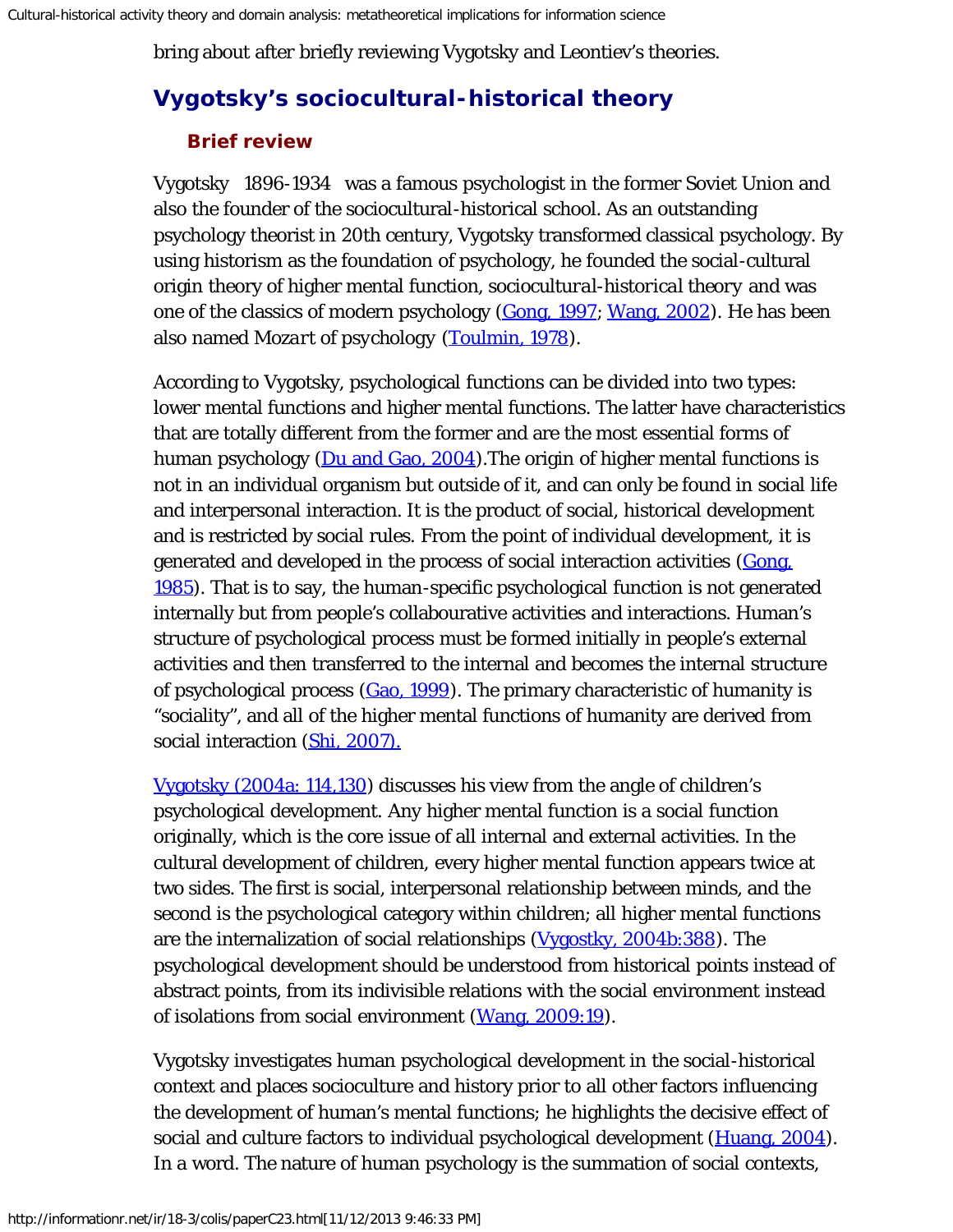which transfers to the internal field of individual and becomes personal skills and the structural forms of the skills. Since individual psychological development is a transfer process of social sharing activities to internal psychological process, and the social relationships are internalized to form individual psychological structure, therefore, by studying the general rules of socioculture development, we can clearly elucidate the individual psychological development [\(Gao and Ren 2004](#page-16-0); [Ma,](#page-16-0) [2004a,](#page-16-0) [2004b](#page-16-0)).

The intermediary principle of higher mental functions is an important component of Vygotsky's sociocultural-historical theory. According to Vygotsky, compared with lower mental functions, higher mental functions have an additional intermediary means in functional structure and have the property of indirectness. Its realization depends on a variety of supplementary means, like language and all kinds of symbol systems that can be called psychological or mental tools [\(Wang,](#page-16-0) [2009:](#page-16-0) 21, 108). Social activities in domains determine the forms and meanings of mental tools like concepts, which vary across social contexts and cultures ([Hjørland, 1998](#page-16-0)). With the help of mental tools as intermediary means, people can have mental production and psychological operation, and then change the psychological functions to higher levels qualitatively ([Gong, 1981](#page-16-0); [1985\)](#page-16-0). That is to say, as practical activities use labour instruments as an intermediary means in material production, human's higher mental functions also use sign systems as intermediary means ([Gong, 1981](#page-16-0); [Zhang, 1999\)](#page-16-2). Without the intermediary means like symbols, the formation and realization of higher mental functions are impossible.

The sign system is also the product of interpersonal relationships and culturalhistorical development, being the carrier of social-cultural knowledge and pattern. It is the intermediary agent of between the external and the internal, social and individual, promoting the transformation of social behavior patterns to individual behavior patterns and the transformation of external psychological functions to internal psychological functions ([Gong, 1985;](#page-16-0) [Gao, 1999;](#page-16-0) [Zheng and Ye, 2004](#page-16-3)). Vygotsky's viewpoint ([Gong and Huang, 2004:12\)](#page-16-0) that symbols system is originally a means with the social purpose, a means to influence others and then a means to influence oneself explains this transformation process vividly.

In the aforementioned transformation process, since the mental tools like symbols condense human sociocultural-historical knowledge, the higher mental functions are infused with the culture, institutional and historical contexts used to generate mental tools. Thus basically the development of higher mental functions is not restricted by the laws of biological evolution any more but generated in the development process of sociocultural-historical development and governed by the historical laws of sociocultural development ([Gao, 1999;](#page-16-0) [An, 2004\)](#page-16-0). This is the essence of sociocultural-historical theory. This theory forms the basis of socialcognitive viewpoint in domain analysis ([Hjørland, 2004a\)](#page-16-0).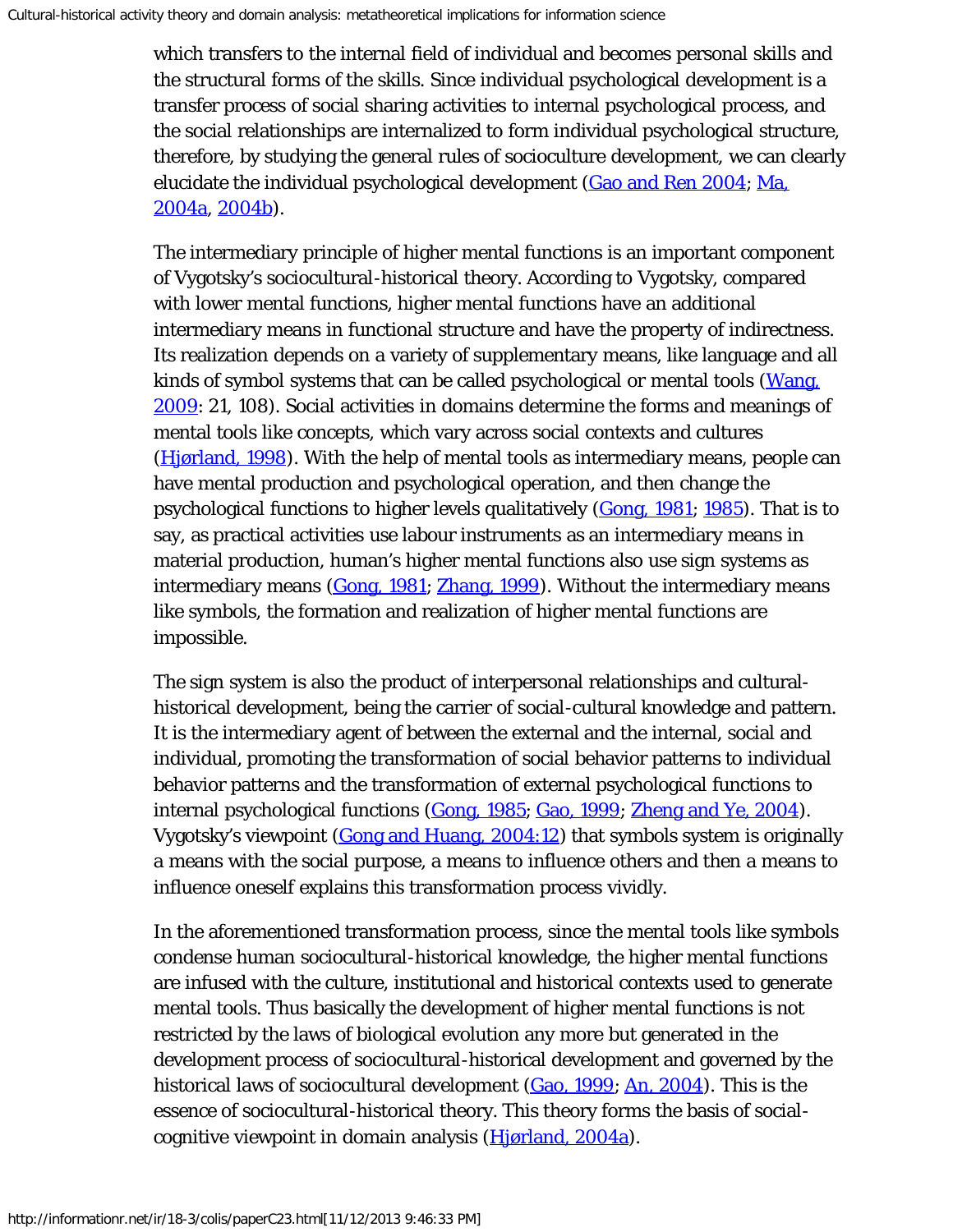## **The goal of information science from the perspective of sociocultural-historical theory**

In general, mental tools refer to information resources and all things that have potential information. In the networked digital age, handling mental tools required by higher mental functions manifests itself as information literacy ([Ren, 2004\)](#page-16-0). Basing on such view, our focus moves to information science. One goal of information science is to organize information resources, so that users will be able to access relevant information conveniently, satisfy their own needs and adequately utilize information. This information work process is actually a process of operating on knowledge representing signs. The objects of information science work—information resources, are actually the mental tools (signs) that work as a medium for the development of human's higher mental function. Based on this theory, we can report the goal of information science as providing intermediary means as mental tools for the formation and development of information users' higher mental functions. In other words, it is to provide value–added ordered sign system for them. One unique role of information science is its brokerage of transferring sociocultural and historical processes, social activities and social relationships into the internal mental structure of individuals, enhancing human information literacy as higher mental functions, while realizing that this is depending on collecting, organizing and managing information resource as signs. I name such a proposed opinion as the "new intermediary view" of information science.

In information science one of the features of the *new intermediary view* is that it promotes information science to the level of casting critical influence on generation and maintenance of human society, which refers that it is an important form among mediums that works as a transmission method between socio historical, cultural contexts, and human's internal psychological structures Without such form, sociocultural, historical traditions and social behavior patterns developed in human society will not be able to be efficiently transformed into individuals' cognition and psychological activities easily, which will result in delay on individual development and then delay on the heritage of socioculture and history, as well as knowledge progress.

In addition, the *new intermediary view* can also revitalize the social and cultural traditions of information science. The object of the information work—sign system, is produced by socioculture, it changes as socioculture and history change. Semantic relations of signs depend on specific socioculture and history ([Ma,](#page-16-0) [2006\)](#page-16-0). According to Hjørland ([2000](#page-16-0), [2007\)](#page-16-0), signs, being distinct from data and facts, evolve to take certain roles regarding standardized practices in communities. The functional values in relation to that practices and social interests that signs supposed to meet are the basic issues of semiotics.

In information science, for understanding and organizing sign system and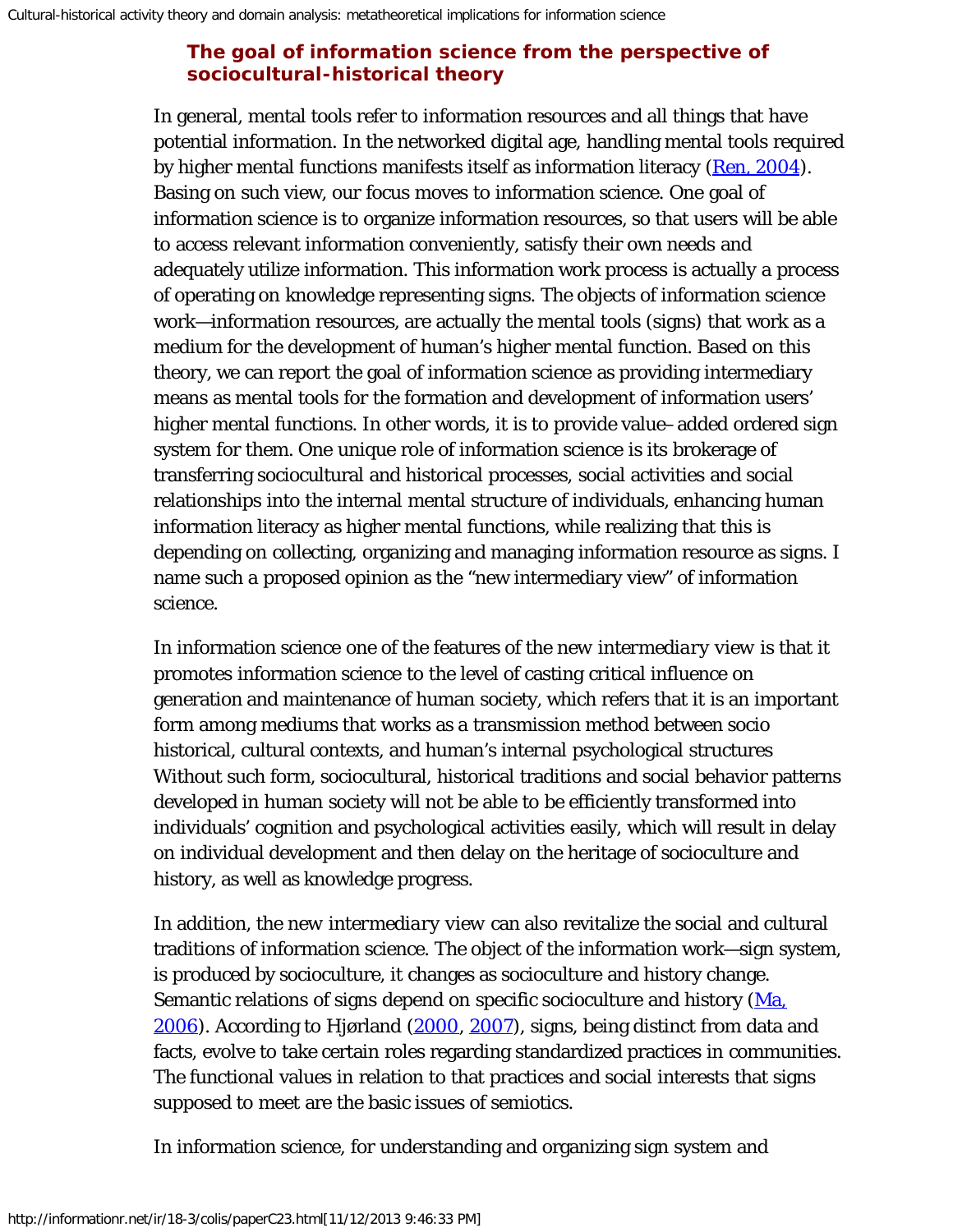adequately making use of its functions as the intermediary, it is necessary to study on cultural and historical context inherited by signs, and possess overall understandings of the origins of signs, i.e., social interactions and social contexts of activities. Only under such conditions the most perfect match between semantics of signs organization (i.e., knowledge organization like classification, indexing and tagging) and cultural, historical meanings, meanings of social knowledge and social behaviour patterns carried by signs may be realized. It is highly possible that automatic algorithms (auto-classification and clustering) that simply focus on statistical characters of signs, disconnect with practical social and cultural contexts can distort the inherent meanings laden by signs. This leads information science the intermediary role of serving users' development cannot be realized in a good form.

Research on social, cultural and historical contexts and social activities has implied that information science should attach great importance to its features in aspects of humanities and social science instead of simple dependence on the method of taking technology development as the only support. It should integrate technology tradition with sociocultural tradition, instrumental rationality with value rationality in information science, inclining to the latter ones more.

# **Activity theory**

## **Evolution of activity theory**

Activity theory is closely connected with the sociocultural-historical theory. Activity theory is the psychological theory developed and systematized comprehensively by Leontiev (1903-1979). Being the mainstream principle of psychology in the former Soviet Union, it caused a great reaction after being introduced to western countries in the last 1970th. The Finland scholar Engeström has developed the model of the activity theory, which promotes its widespread application to many research fields like information management, information system engineering, and human-computer interaction, etc.

As the first-generation pioneer of activity theory, Vygotsky introduces the concept of *practice* to research and points out that practice should become the foundation of modern psychology: the changes of the human psychological process are the same to the changes of his practical activities. What's more, he realizes the important role of activity in the formation of psychological functions, with activities as the central concept of his theory ([Gong, 1997; Gao, 1999](#page-16-0)). The basic principle of sociocultural-historical theory  $(Gong, 1981, 1985)$  $(Gong, 1981, 1985)$  $(Gong, 1981, 1985)$  $(Gong, 1981, 1985)$  is that human's psychology is developed in human activities, and evolves during interpersonal interaction, which is the most important form of activities. Higher mental functions are the continuous internalization of social activities and social interactions. The before-mentioned transformation of human's psychological development from inter-psychological process to intra-psychological process is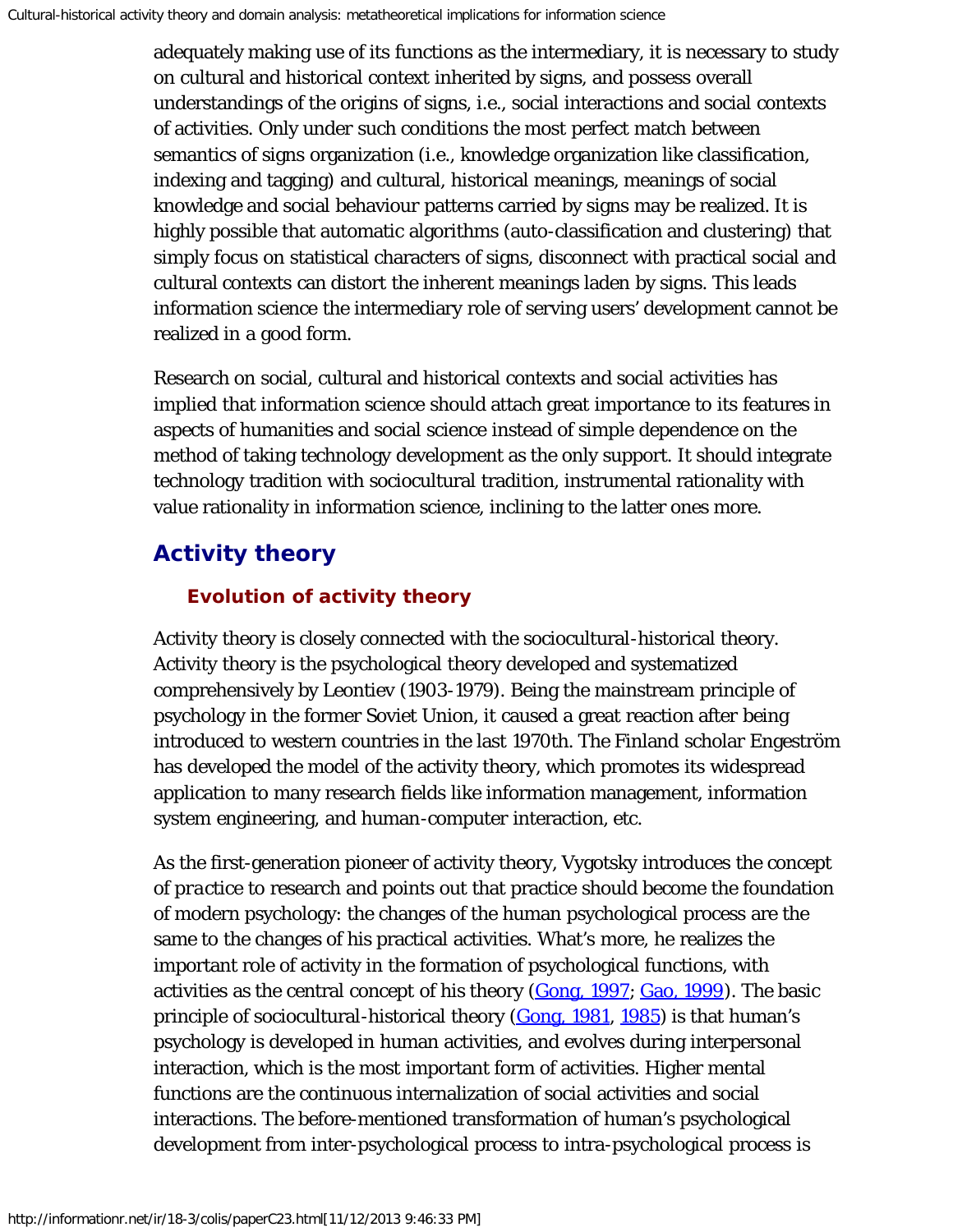realized through the reflection and internalization of practical activities that are initially social and external to individual. Activity, culture, symbol, language and internalization altogether unify individual with the society organically ([Gong, 1985;](#page-16-0) [Shi, 2007\)](#page-16-0).

Leontiev was the student of Vygotsky. He inherited the main academic viewpoints of Vygotsky and had systematically studied the problems of activity in psychology for fifty years since the 1930s. It is he who officially put forward and perfected activity theory. His masterpiece *Activities, Consciousness, Personality* is a classic of activity theory. He became the core leader of actvity theory after Vygotsky.

## **Basic conceptions of activity theory**

The basic assumptions of Leontiev's activity theory (Wang, 2009:129-131; [Zhang,](#page-16-4) [1987\)](#page-16-4) include the following viewpoints: consciousness is the products of social labour and social relationships; external practical activities, which combine the subject with the reality of objects, generate individual internal psychological activities and so on. Leontiev ([Zhang, 1987](#page-16-4)) believes that the binomial schema "stimulation—reaction" in the psychological methodology excludes the plentiful process of connecting the subject with the reality of the objective world from the research horizon, which is the source of difficulty in further progress. Trinomial schema should be accepted, which includes intermediate link—activity, its corresponding conditions, goals and means into the binomial schema. Activities, especially the practical activities play a critical role in mediating subject and object, this subject and other subject; it is activities that determine the cognitive ability of the subject ([Zhang, 1987\)](#page-16-4).

Based on such presuppositions, Leontiev thinks that activities generate psychology and psychology is the special form of activities and also the derivative of material life; external activities are transformed into internal and conscious activities in the developmental process of society and history [\(Zhao, 1997\)](#page-16-5). Human activities constitute the substance of human consciousness. Therefore, the structure and internalization of activities become the central task of psychological study, and the key mechanism of human psychological development is to master all kinds of activities formed in the society and history and transform them into the mechanism of the internal psychological process ([Zhao, 1997;](#page-16-5) [Shi and Chen,](#page-16-0) [2003\)](#page-16-0). In this way, in the beginning of human cognition and psychology is activity; and the source of mental development is summed as the interactions between subject and environment. By doing so, activity theory studies "activity" as the logical beginning and central concept to explain the problems concerned with the human psychological generation and development ([Yang, 2000\)](#page-16-6).

As for the classification of the activities, Leontiev ([1980:57\)](#page-16-0) divides activities into external practical activities and internal psychological activities and believes that the former is the basic form of activities and the source of all latter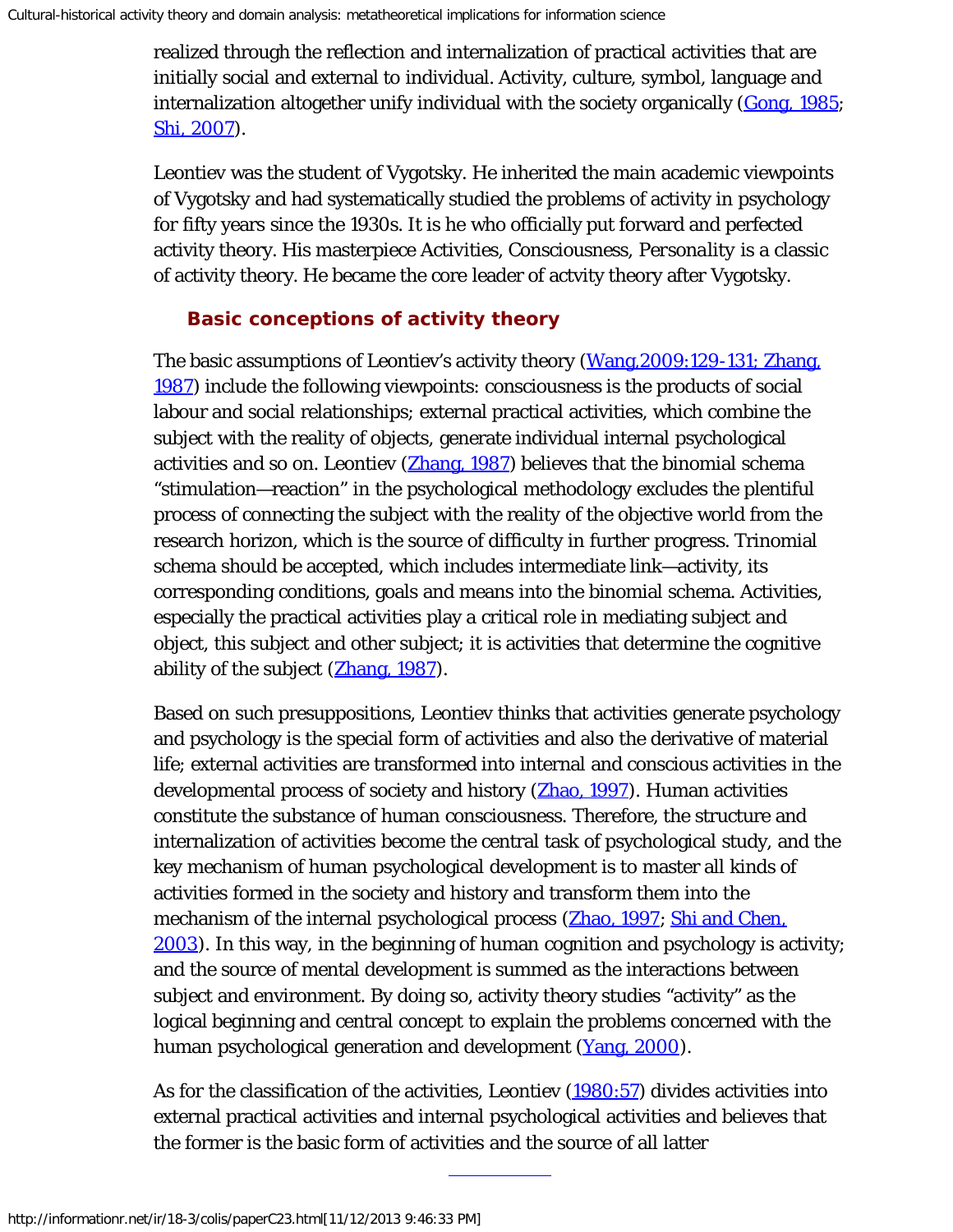forms.According to activity theory [\(Wang, 2009](#page-16-0)), human psychology can only be given scientific explanations within the discourse of realistic practical activities.

The relationship between external practical activities and internal psychological activities can be classified as internalization and externalization. The process of generalizing, verbalizing and simplifying practical activities and transforming them to generate relatively independent internal intelligence is called internalization; the transformation from internal psychological activities to external activities is called externalization. The reason that these two transformations can take place is the external activities and the internal activities share the same structure (*Zhang*, [1985;](#page-16-7) [Shi and Chen, 2004\)](#page-16-0). Leontiev specially emphasizes that the study of external activities in psychology is not to separate the including psychological elements from it but analyse them with "activities" as one unit. The unit includes elements of cognitions and actions that are closely related and cannot be separated. Therefore, the object in this kind of psychological research is not isolated and pure psychological functions, but activity system ([Li, 1979;](#page-16-0) [Zhao,](#page-16-5) [1997\)](#page-16-5).

In activity theory (*Wikipedia, 2013*), tools are the intermediary means of external activities, and are also the means to accumulate and transmit social, historical and cultural knowledge. Through the external activities with tools as intermediary, individual can absorb human accumulated experience and the production methods of social, historical and cultural knowledge such that the structures of the psychological process are similar to socioculture structures. The absorption of this kind of knowledge and methods is carried out in the interaction with other people and can only be realized in the form of external activities. Therefore, higher mental process can only be generated in the interpersonal interaction; it is an interpsychological process at first, then loses external forms gradually to transform into an intra psychological process [\(Li, 1979](#page-16-0); [Lu](#page-16-0) *[et al.](#page-16-0)* [2007\)](#page-16-0). This fully reflects Leontiev's inheritance and development of Vygostky's thought.

With activity theory as the basis, the three basic principles of psychological study are confirmed: the activity view, the social historism of human psychological development, and the unification of consciousness and activities (**Zhao, 1997**).

Since activity theory was introduced in western countries in the 1970s, it has stirred strong interest in academia. A group of scholars with Engeström as the representative have perfected activity theory with better maneuverability through the modeling and formulation, leading to good effect of application to many research areas on information science. However, we should remember what Wilson said, '*Activity theory was intended as way of arriving at contributions to understanding the nature of human consciousness, not as a tool for the investigation of information systems*' ([Wilson, 2006\)](#page-16-9). It is necessary to consider seriously the fundamental impact of activity theory on the core issues of information science such as cognition, relevance and information behaviour on the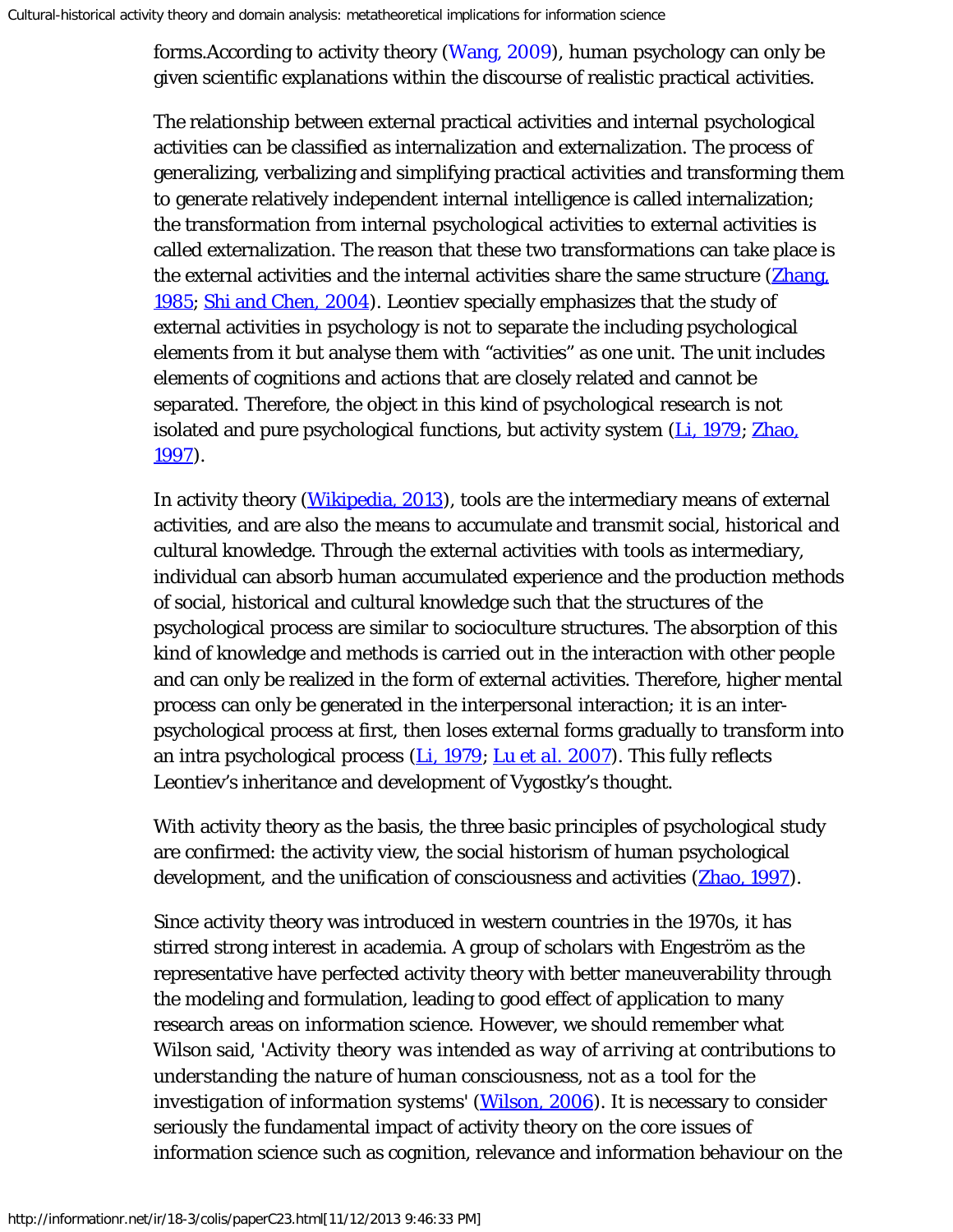metatheoretical level. Hjørland  $(1997)$  $(1997)$  is a milestone in the application of activity theory to such issues metatheoretically.

## **A holistic view of user studies with sociocultural and historical contexts as its foundation**

Most present user studies in information science treat behaviour and psychology as two parallel development lines that can barely be connected. On the one side, Researches on user behaviour (such as information seeking and knowledge utilization) focus on analysis towards user actions like search strategy, query formulation and communication frequency, while explorations on mental mechanism hidden behind such behaviour are left with ignorance. On the other side, researches on user psychology usually focus on human's internal mental mechanism, such as user knowledge structure, mental model, and need analysis, while deepened researches on relevant behaviour have seldom been conducted.

In general, there are no apparent overlaps between behaviour studies and psychology studies in information science. A few scholars, like Wilson, have already launched their work on trying to integrate these two main trends into one consistent model ([Wilson, 1999;](#page-16-10) [Bedny,](#page-16-0) *[et al.](#page-16-0)* [2001](#page-16-0)). However, they seldom offer explanations for doing so on a metatheoretical perspective. I take the view that activity theory can become the foundation for the holistic view of user studies that works on integrating behaviour with psychology from a meta-theoretical level. Activity theory upholds consistency between mind and behaviour. It is believed that study on activities can never be done alone, but shall be unified with study on mind. To conduct research on (external) activities requires to contain mental reactions in the unit of activity, treating psychological elements and behaviour elements as one tight connection that cannot be broken up  $(L_i, 1979)$ . Such view indicates that user's information behaviour and cognition shall be aggregated into one analytical unit, i.e., unit of activity, for research.

From the perspective of activity theory, neither behaviourism that only focuses on user behaviour without any consideration about cognition, nor mentalism that only focuses on user cognition without any analysis on external behaviour is suitable to be the basis of user studies. We should take the holistic view that unifies behaviour and cognition as one research unit as the starting point and final target for user studies and user modeling. Developing information behaviourcognition unified model is probably the most promising research direction.

There's no doubt that there still exists a sequence issue of research in the horizon of the holistic view. In light of activity theory, which holds that practical activity is the origin of human cognition such that they share the same structure, it is appropriate to follow the research sequence of information behaviour at first, cognition secondly on user studies to track down the origin of user cognition to user behaviour.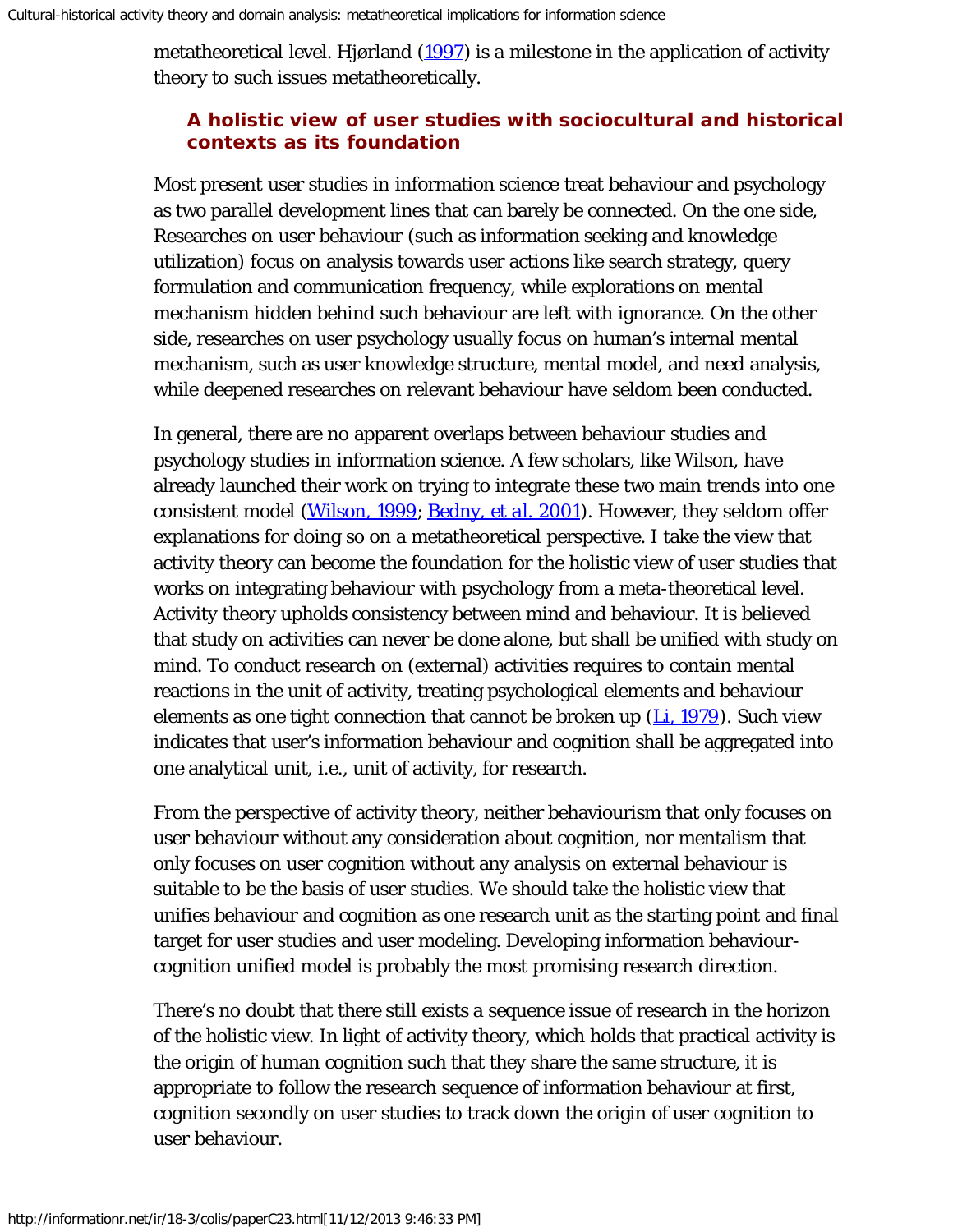Furthermore, the meaning of behaviour depends on context. Context ought to be the critical focus in the unified research model. As for the context of activity, Wilson ([2006\)](#page-16-9) authoritatively concludes that there are two kinds of contexts affecting information behaviour. The former is macro-context, including the cultural-historical setting and the relationship of between activity and external environment, and the latter is micro-context containing division of labour, rules, norms, artifacts as well as actors' goals and motives.

On the ground of these arguments, it can thus be suggested the social, cultural and domain-specific aspects of behaviour and cognition should become the focuses of the unified research model. Leontiev points out human activities are the social and historical products, and sociability is the primary feature of activity. Because psychology is most complicated form of activity structure, so psychology or cognition is also produced by society and history when it comes down to it (*Wang*, [2009: 130,133;](#page-16-0) [Davydov, 2003\)](#page-16-0). Activity theory is also the domain-specific theory of noetics ([Hjørland,1997: 2\)](#page-16-0). In a word, sociocultural, historical and domainspecific contexts govern and determine both the activity and cognition of individual or community. Hjørland's socio-cognitive and sociological-epistemological view on information behaviour ([Hjørland, 2011, Hjørland and](#page-16-0) [Nicolaisen, 2010\)](#page-16-0) elucidates Leontiev's points clearly and persuasively. During constructing the unified research model of information user, sociocultural and historical determinants and related epistemologies are the foremost *variables* to be considered. Then on the basis of these we can construct the model by integrating user's information behaviour and cognition.

# **Domain analysis: the best metatheory to explain the lessons of the** *broad information outlook*

#### *Information outlook***: from narrow to broad**

It is still worthwhile for Chinese scholars to consider the *broad information outlook* arisen in the 1980s in China deeply. Today the drawbacks negative consequence of the *broad information outlook* Nevertheless, the "broad information outlook "it still has positive impact on the discipline construction of information science. Before the 1980s the mode of information science research and practice in China copied from the Soviet. Its features included: attaching great importance to scientific and technological documentation, exploring the principles of science and technology S&T information as the exclusive goal of information science. Information science research equalled to S&TIS research, which largely ignored various kinds of information in society. This kind of information view is termed as the *narrow information outlook*. Under such view, S&T information is the only research object in information science.

In order to cater to the needs of practical information work after Chinese opening and reforming in the 1980s, Lu [\(1987\)](#page-16-0) put forward the *broad information outlook*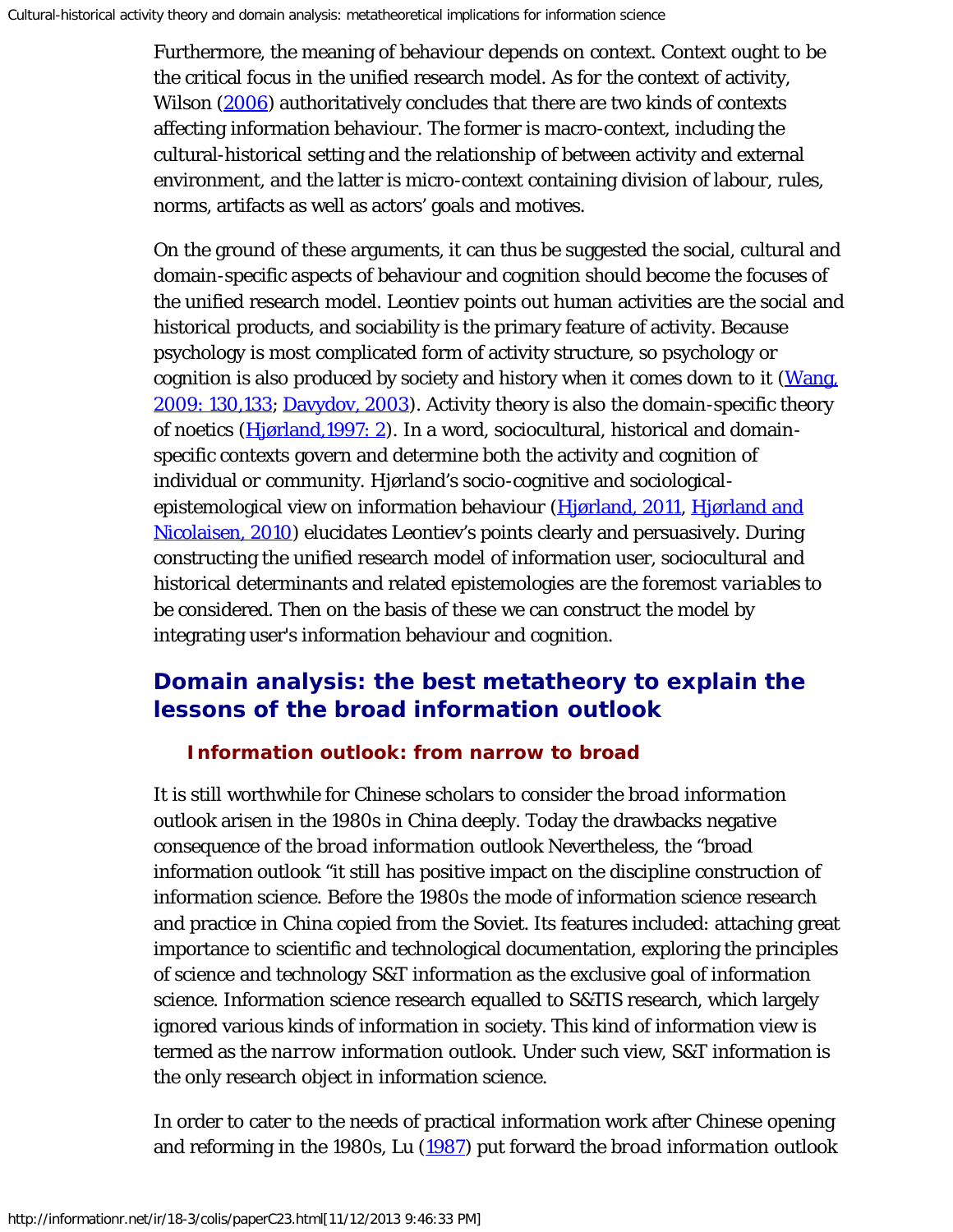against the narrow one. He contends we should extend the scope of research objects in information science, including every kind of social information. Since then the *broad information outlook* became the mainstream of information science research in China ([Liu and Wang, 2001\)](#page-16-0). It cannot be denied that the *broad information outlook* played a positive role in the development of information science in the special historical period of China. One of the positive roles is to broaden the conception of information by pointing out that the content of information science research not only involves the S&T information phenomena, but also the phenomena of economic information, social information and other various kinds of information. This actually expands the conception of information from the discourse in a particular knowledge field (the field of science and technology) to the discourse shared by all fields of knowledge. Since then the information concept in China has been equaled with that in western countries (North America and Western Europe.)

Attributing to the *broad information outlook* the consensus in information science at that time was the concept of information covered various fields of science and technology, social and economic production and life and in various types. In this way, the *broad information outlook* made a sufficient theoretical preparation and laid solid groundwork for the subsequent information management oriented reform of information science research and education in the 1990s in China.

In China, however, what the *broad information outlook* expected originally (namely, envision that the economic, social information science and other new branches of information science would develop prosperously, and an integrative information science unifies all branches would emerge) has not been realized. A systematic theory guiding actual work like the theory of S&TIS information science never established in the field of economic information science and social information science in China.

## **What lessons of the** *broad information outlook* **can be drawn?**

From the metatheoretical perspective of domain analysis, the reason that the *broad information outlook* fails information science that it does not consider the different characteristics of knowledge domains. If we consider the science and technology as a "large domain" consisting with a number of similar knowledge domains, then it is widely different from the domain of economy or social life in terms of domain features such as knowledge organizational structure, knowledge communication mode, forms of discourse, relevance judgment criteria and value of information, etc. These differences lead to the fact that the theories and models of information science supporting the knowledge activities in the domain of science and technology does not apply to the information problems in the economic and social field.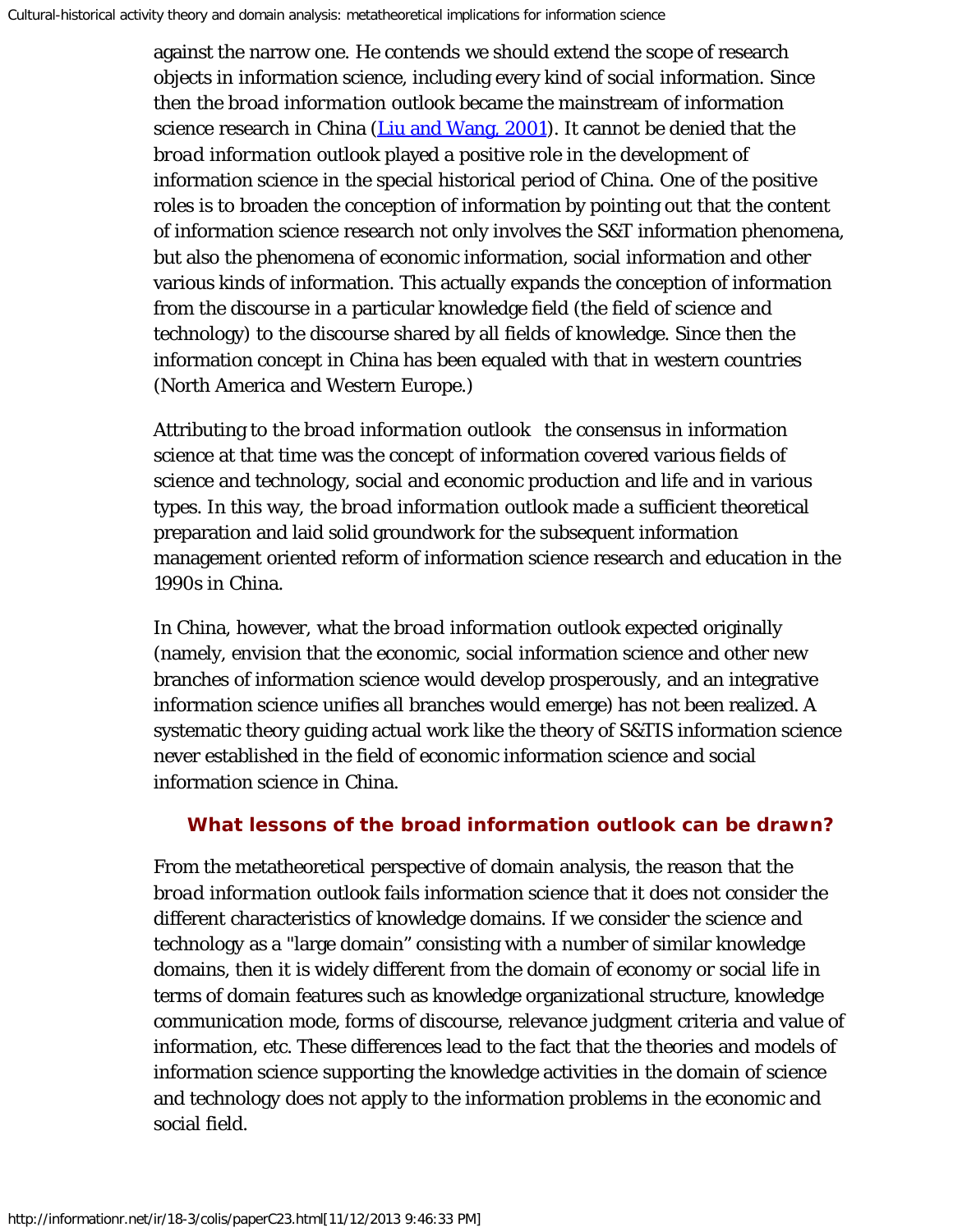What the *broad information outlook* does is to just mechanically copy the theoretical models of S&T IS in the economic and social domains, assuming those models are universal and suitable to au specific information science research in each knowledge domain. Under such a view, there is no comprehensive and accurate, analysis on the knowledge characteristics of the economic and social domains in advance, which should be regarded as the basis to design domainspecific solutions to practical information problems and construct the information science theory abstractly. This is also the case in the empirical users studies in western countries. From the perspective of domain analysis, many researches on users' studies do not have high value because they do not take any domain-specific issues into consideration seriously (**Bawden and Robinson**, 2012).

The history of discipline development has proven that the S&T IS theories and models do not comply with knowledge structure, knowledge flow, and information ecology in the economic, social life and cultural domains. This results in the situation that the branches of information science develop slowly, while MIS and other related disciplines take advantage of developmental opportunities in China. Reviewing the business information management, MIS and other disciplines, we may find the secret of their successful rise lies in their research logic that is to proceed from knowledge phenomena in the economic and business domains and then base the work of theory construction and system design on the subject knowledge and information conventions relevant to the domains. This logic unconsciously stands on the angle of domain analysis to study, so the subject development makes a multiplier effect.

The *broad information outlook* has a fault to regard 'special' as 'general'. Today the revelation is valuable to us in information science research: not only practical work such as specific knowledge service and knowledge management, but also theoretical research like information philosophy should take knowledge domain and knowledge activities, knowledge structure and knowledge exchange within it as the starting points and the fundamental bases. Bawden and Robinson [\(2012](#page-16-0)) argue that concentrating on domain-specific resources, task and domain knowledge is the precondition to carry out worthwhile information users and use studies in that domain. Only by regarding knowledge domain as the basic unit of information science can powerful and specialized theories accumulate to lay the foundation for the development of general information science. I cannot agree with Hjørland′s opinion anymore: it is necessary to distinguish the differences and similarities between knowledge domains for establishing a substantive general information science [\(Hjørland, 2004b](#page-16-0)). It is also a reflection of human understanding law from the particular to the general.

It is obviously dangerous to promote and apply information theories and models in the special knowledge domain for example, S&T domain as universal things in other domains without any change. On the contrary, when studying the environmental scanning behaviour of enterprise managers, Wang [\(2004\)](#page-16-0)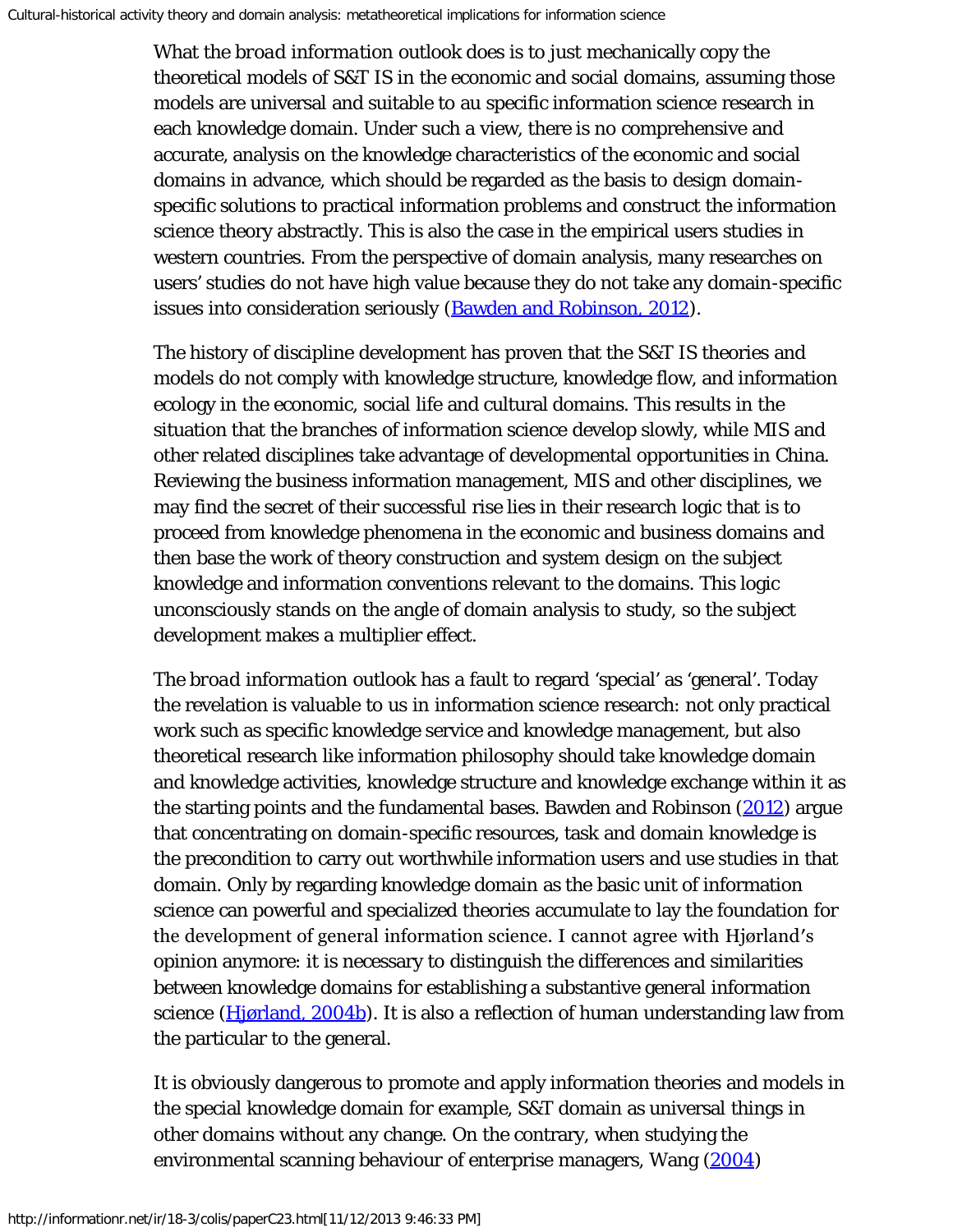recognizes that environmental scanning is the information behaviour occurring in the specific domain and explores it from the perspective of business operation and management domain. During studying the information behaviour such as scanning focus, information source selection and use, scanning mode of managers as a particular discourse community, the specificity and particularity of business domain have always been applied throughout the research. This work embodies the basic idea of domain analysis.

# **Concluding remarks.**

How to maintain the discipline identity and cultivate core competence of information science profession is a critical challenge in the digital age. Hjørland ([2002\)](#page-16-0) argues that in order to improve status of information science and information science profession, it is vital for our is researchers to develop the knowledge and approaches of domain analysis. Holding the same position, I think domain analysis and its theoretical basis—actvity theory are the ideal knowledge for empowering information science researchers and professions to meet the challenge effectively, although there have been some debates on them until now. In this paper, I discuss some metatheoretical implications of actvity theory and domain analysis for information science, which can provide guidelines for theory construction of information science. It is my strong belief that domain analytic paradigm and its related theories in other disciplines are the most appropriate and fruitful orientation of information science at present and in the future.

# **Acknowledgements**

I really appreciate Professor Birger Hjørland for his warm academic discussions with me and valuable suggestions to my research during these years. This article is an achievement of youth project of Chinese National Social Science Fund "SME managers' information seeking: behavioral patterns and influencing factors" [13CTQ040].

- Albrechtsen, H., Andersen, H.H.K., Bødker, S. & Pejtersen, A. M. (2001). Affordances in activity theory and cognitive systems engineering. Denmark. Risø: http://www.risoe.dk/rispubl/SYS/syspdf/ris-r-1287.pdf
- An, L.Y. (2004). Lev Vygotsky and constructivism (in Chinese) *Journal of Tianjin Academy of Educational Science*, (4), 51-55
- Bannon,L.(2013).What is activity theory? Retrieved June 1 2013. From:http://carbon.ucdenver.edu/~mryder/itc/act\_dff.html

Bawden, D. & Robinson, L. (2012). An introduction to information science. *Facet Publishing*

Bedny, G.Z., Karwowski,W., and Bedny, M. (2001). The principle of unity of cognition and behavior: Implications of activity theory for the study of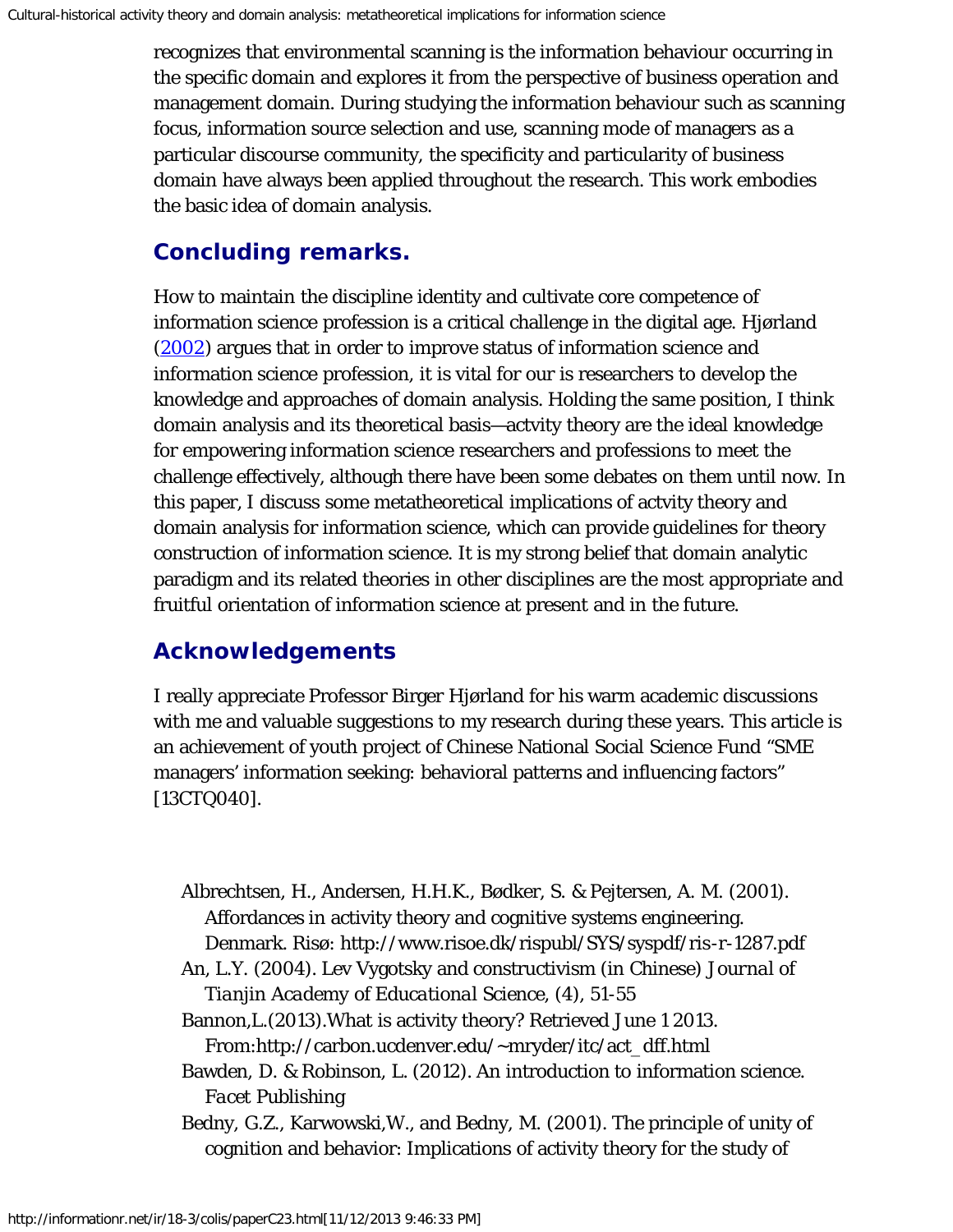human work. *International Journal of Cognitive Ergonomics*, 5(4), 401– 420

- Bødker, S. (1991). Activity Theory as a challenge to systems design. In: H.-E. Nissen, H.K. Klein, and Hirschheim, R. (Eds.), *Information systems research:Contemporary approaches and emergent traditions* (pp. 551– 564). Amsterdam: North-Holland
- Chen,H.C. (1986). Recent discussions on the theory of activity in psychological circles in the Soviet Union (in Chinese) *Acta Psychologica Sinica* 2 215-223
- Davydov, V.V. (2003).Vygotsky and problems of education Psychology. In L.S. Vygotsky, *Educational Psychology*. [Translated by H.R. Gong, G.Y. Xu, S.D. Pan & H.S. Liu] (pp. 18-55). Hangzhou, Chinea: Zhejiang Education Press.
- Du, D.K. & Gao, W. (2004). Review on Vygostky's educational thought. In L. Vygotsky, *Anthology on Lev Vygotsky's education theory*. Translated by Z.Q. Yu. (pp. 1-23). Beijing: People's Education Press. (In Chinese)
- Gao, W. (1999). Vygotsky's psychological development theory and social constructivism. (in Chinese) *Foreign Educational Files* (4), 10-14
- Gao, W. & Ren,Y.Q. (2004). Sociological analysis of knowledge production and acquisition. *Journal of East China Normal University. (Education Sciences)*, **22**(2), 7-13
- Gong, H.R. (1981) Commentary on JT.C. Vygotsky's culture-history development view (in Chinese) *Exploration of Psychology*, (3),46-54
- Gong, H.R. 1985 On L. S.. Vygotsky's theory of higher-level mental functions (in Chinese) *Acta Psychologica Sinica* (1), 15-22
- Gong, H.R. (1997). Lev Vygotsky and his contribution to modern psychology — starting from the international meeting for 100th birthday of Lev Vygotsky (in Chinese) *Psychology Development and Education* 4 61- 64
- Gong, H.R. & Huang, X.L. (2004). Vygotsky's contributions to psychology. In:Gong,H.R. and Huang,X.L.(eds) *Vygotsky's Scientific Thought of Psychology in China* (1997).Haerbin: Heilongjiang Press:6-27
- Hjørland, B. (1997). Information seeking and subject representation: An activity-theoretical approach to information science. *Westport, CT: Greenwood Press*
- Hjørland, B. (1998). Theory and metatheory of information science. *Journal of Documentation*, **54**(5), 606- 621
- Hjørland, B. (2000). Documents, memory institutions and information science. *Journal of Documentation*, **56**(1), 27-41
- Hjørland,B. (2002). The special competency of information specialists. *JASIST*, **53**(14), 1275-1276
- Hjørland, B. (2004a). Domain analysis: a socio-cognitive orientation for information science research. *Bulletin of ASIST* (February/ March), 17-21 Hjørland, B. (2004b). Domain analysis in information science. IN: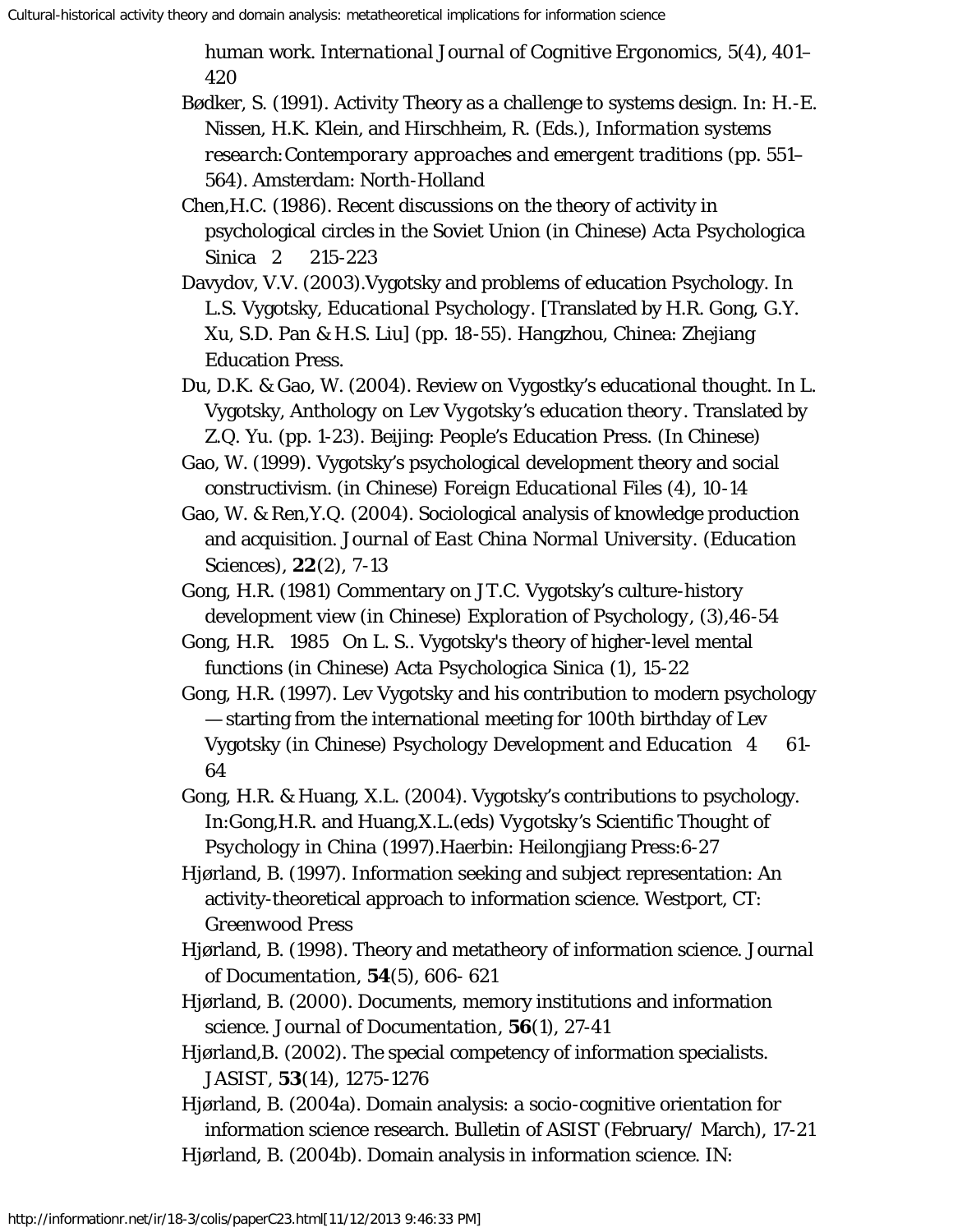*Encyclopedia of Library and Information Science* pp. 1-7. New York: Marcel Dekker

- Hjørland, B. (2007). Information: objective or subjective/situational? *JASIST* **58**(10), 1448-1456
- Hjørland, B. (2011). The importance of theories of knowledge: browsing as an example. *Journal of American Society for Information Science and Technology*, **62**(3), 594-603.
- Hjørland, B. & Albrechtsen, H. (1995.) Toward a new horizon in information science: Domain Analysis. *JASIS*, **46**(6), 400-425
- Hjørland, B. & Nicolaisen, J. (2010). The social psychology of information use: seeking 'friends', avoiding 'enemies'. *Information Research*, **15**(3) colis706 Retrieved 22 August, 2013 from http://InformationR.net/ir/15- 3/colis7/colis706.html.
- Huang, X.L. (2004). The way Vygostky studied social origin of higher mental function. In H.E. Gong and X.L. Huang, (Eds.). Vygotsky's scientific thought of psychology in China. (pp. 6-27). Haerbin, China: Heilongjiang Press.
- Leontiev, A.H. (1980). Activity, consciousness, personality (Li,Y. trans) (in Chinese) *Shanghai: Shanghai Translation Press*
- Liu, C.M. & Wang, L. (2001) Network-oriented modern information outlook (in Chinese). *Library and Information Service* (1), 34-37
- Li ,Y. (1979) A.H.. Leontiev's activity theory (in Chinese) *Acta Psychologica Sinica* 2), 233-241
- Lu, J.J., Liu, M.F. & Shi, L.F. (2007). An inquiry into evolutionary skeleton and application of activity theory (in Chinese) *Modern Education Technology* **17**(1), 8-14
- Lu,T.H. (1987).The new conception and new methods in the changing information work (in Chinese) *Scientific and Technical Information Work* (3), 2-5
- Ma,Y.K. (2004a). The metastudy of the ideas of cognitive development of Piaget and Vygotsky (in Chinese) *Studies In Dialectics of Nature*, **20**(9), 41-44
- Ma, Y.K. (2004b). The application of Vygotsky's social constructivism in contemporary instruction (in Chinese) *Studies in Foreign Education*, **31**(12), 6-9
- Ma, Y.K. (2006) The inheritance and development of social constructionism psychology to Vygotsky's ideas (in Chinese). *Advances in Psychological Science*, **14**(1), 154-160
- Meyers, E.M. (2007). From activity to learning: Using cultural historical activity theory to model school library programmes and practices. *Information Research*, **12**(3), paper 313
- Ren, Y.Q. (2004). 21 century-oriented Vygotsky: constructivism, IT and Vygotsky's thought (in Chinese) In: Gong, H. and Huang, X.L. (eds) *Vygotsky's thoughts on scientific psychology in China*. Haerbin: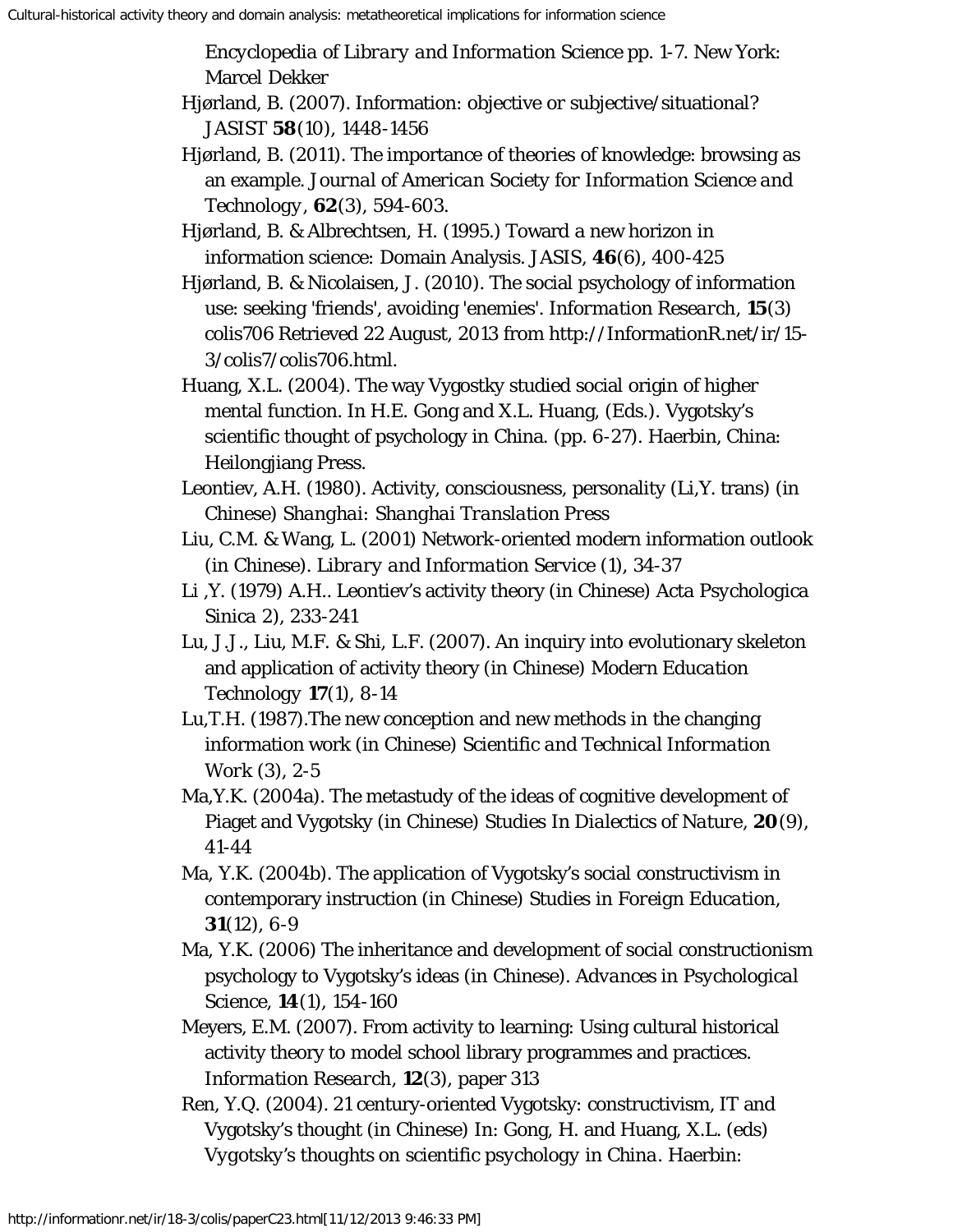Heilongjiang People Press: 302-313

- Shi,W.S. & Chen,J.L. (2003). Inspiration of culture-history school's activity theory on mental health education researches (in Chinese). *Journal of East China Normal University (Educational Sciences)*, **21**(3), 83-96
- Shi,W.S. and Chen,J.L. (2004). The definition of mental health by the social-cultural-historical school's action theory (in Chinese), *Psychological Science*, **27**(5), 1168-1171
- Shi ,X.Y. (2007). Comparative study of developmental concepts between humanistic psychological school and social and cultural historical school (in Chinese), *Shanghai Academy of Educational Sciences* (1), 35-38
- Sundin, O. & Johannisson, J. (2005). Pragmatism, neo-pragmatism and sociocultural theory. *Journal of Documentation*, **61**(1), 23-43
- Spasser, M.A. (1999) Informing information science: the case for activity theory. *Journal of the American Society for Information Society*. **50**(12), 1136-1138
- Spasser, M.A. (2002). Realist activity theory for digital library evaluation: Conceptual framework and case study. *Computer Supported Cooperative Work*, **11**(1/2), 81-110
- Toulmin, Stephen. (1978). The Mozart of Psychology. *New York Review of Books* **28**: 51–57
- Vygotsky, L. (2004b). Problems of school-age children's education and intelligence development . In: Vygotsky, L. *Anthology on Lev Vygotsky's education theory* (YU,Z.Q.trans.) (in Chinese) Beijing: People's Education Press
- Vygotsky, L.S. (2004a). Thought and Language. In: Vygotsky, L. *Anthology on Lev Vygotsky's education theory* (YU,Z.Q.trans.) (in Chinese) Beijing: People's Education Press
- Wang, G.R. (2002). The statement and evaluation about the Vygotsky's psychological theories (in Chinese) *Exploration of Psychology*, **22** (4), 7- 11
- Wang, G.R. (2009). Culture interpretation—Vygotsky school of psychology. *Jinan: Shandong Education Press*
- Wang, L. (2004) Managers' information seeking behavior: a study of environmental scanning. (in Chinese) *Library and Information Service* **48**(4), 35-44
- Widén-Wulff, G., & Davenport, E. (2007). Activity systems, information sharing and the development of organizational knowledge in two Finnish firms: An exploratory study using Activity Theory. *Information Research,* **12**(3), paper 310
- Widjaja, I. & Balbo, S. (2005). Structuration of activity: A view on human activity. In:OZCHI '05: *Proceedings of the 17th Australia conference on Computer-Human Interaction: Citizens Online: Considerations for Today and the Future*:1-4
- Wikipedia (2013). Activity theory. Retrieved May15,2013.,from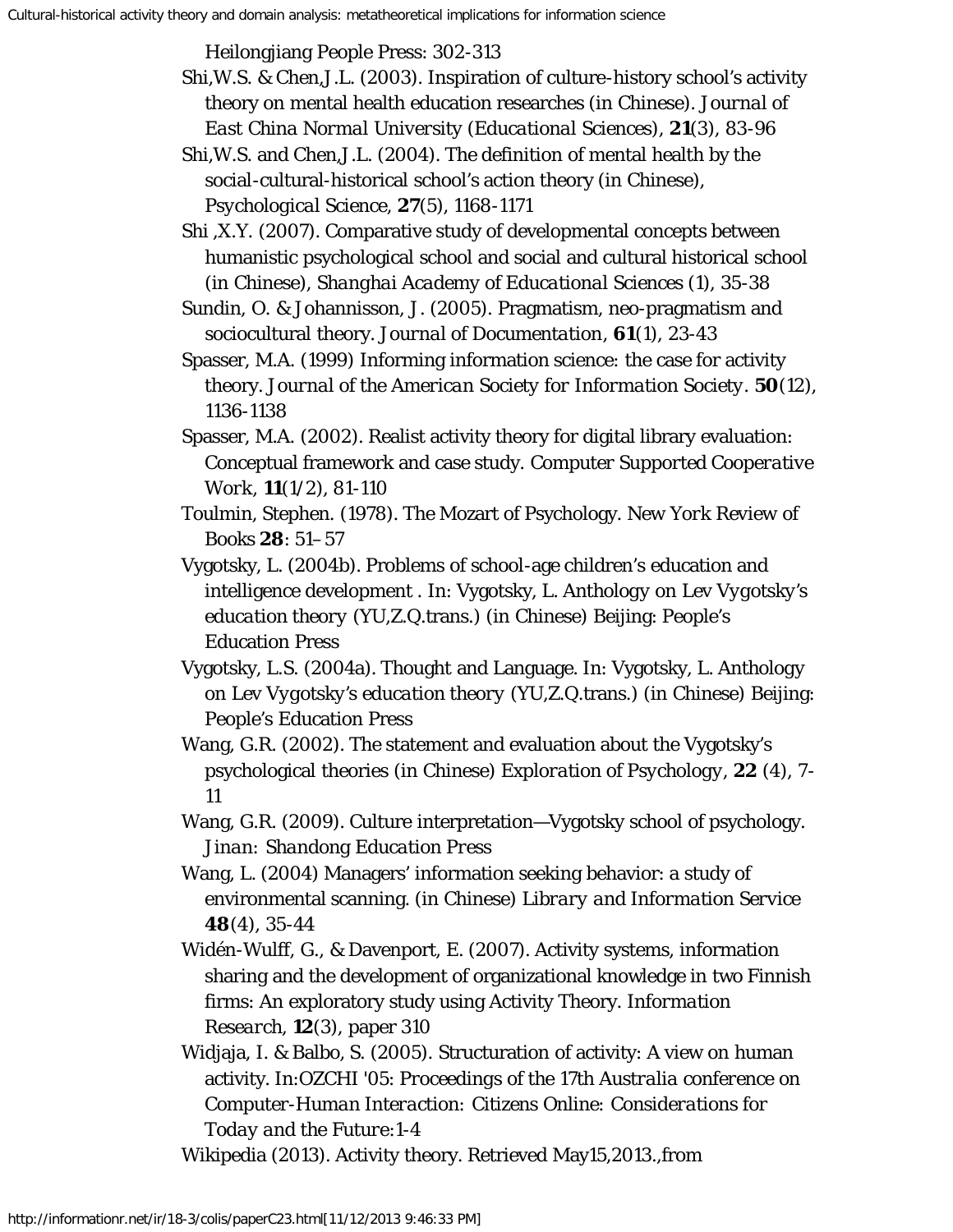<span id="page-16-0"></span>http://en.wikipedia.org/wiki/Activity\_theory

- <span id="page-16-10"></span><span id="page-16-8"></span>Wilson, T.D. (1999). Models in information behaviour research. *Journal of Documentation* **55**(3), 249-270
- <span id="page-16-9"></span>Wilson T.D. (2006). Review of: Engeström. Y., Miettinen, R. and Punamäki, R-L (Eds.) Perspectives in activity theory Cambridge: Cambridge University Press, 1999. *Information Research*, **11**(3), review no. R214
- <span id="page-16-1"></span>Wilson, T.D. (2008). Activity theory and information seeking behavior. *Annual Review of Information Science and Technology* **42**, 119-161

<span id="page-16-6"></span>Yang, L.J. (2000). Learning view about activity theory and constructivism (in Chinese) *Educational Science Research* (4), 59-65

- <span id="page-16-4"></span>Zhang, F.Q. (1987). Primary research on Soviet "activity theory" (in Chinese) *Philosophical Trends* (2), 7-11
- <span id="page-16-2"></span>Zhang, J.W. (1999). Initial exploration on Lev Vygotsky's developmental psychology research method system (in Chinese) *Journal of North-East Normal University* (5), 92-96
- <span id="page-16-7"></span>Zhang, S.Y. (1985) On the historical formation and basic ideas of A. N. Leontiev's theory of activity (in Chinese) *Acta Psychologica Sinica* (1), 23-30
- <span id="page-16-5"></span>Zhao,H.J. (1997). Generation, development and future of activity theory (in Chinese) *Journal North-East Normal University (Philosophy and Social Science)* (1), 87-93
- <span id="page-16-3"></span>Zheng,F.X. & Ye,H.S. (2004). Culture and mind: the current worth of studying Vygotsky's cultural-historical theory (in Chinese). *Exploration of Psychology* **24**(1), 7-11

Wang, L. (2013). Cultural-historical activity theory and domain analysis: metatheoretical implications for information science. Information Research, **18**(3) paper C23. [Available at http://InformationR.net/ir/18- 3/colis/paperC23.html]

| Find other papers on this subject                                |
|------------------------------------------------------------------|
| Scholar Search<br>Google Search<br><b>Bing</b>                   |
| Check for citations, using Google Scholar                        |
| Tweet K0<br><b>Like</b>                                          |
| $\odot$ the author, 2013.<br>68<br>Last updated: 11 August, 2013 |